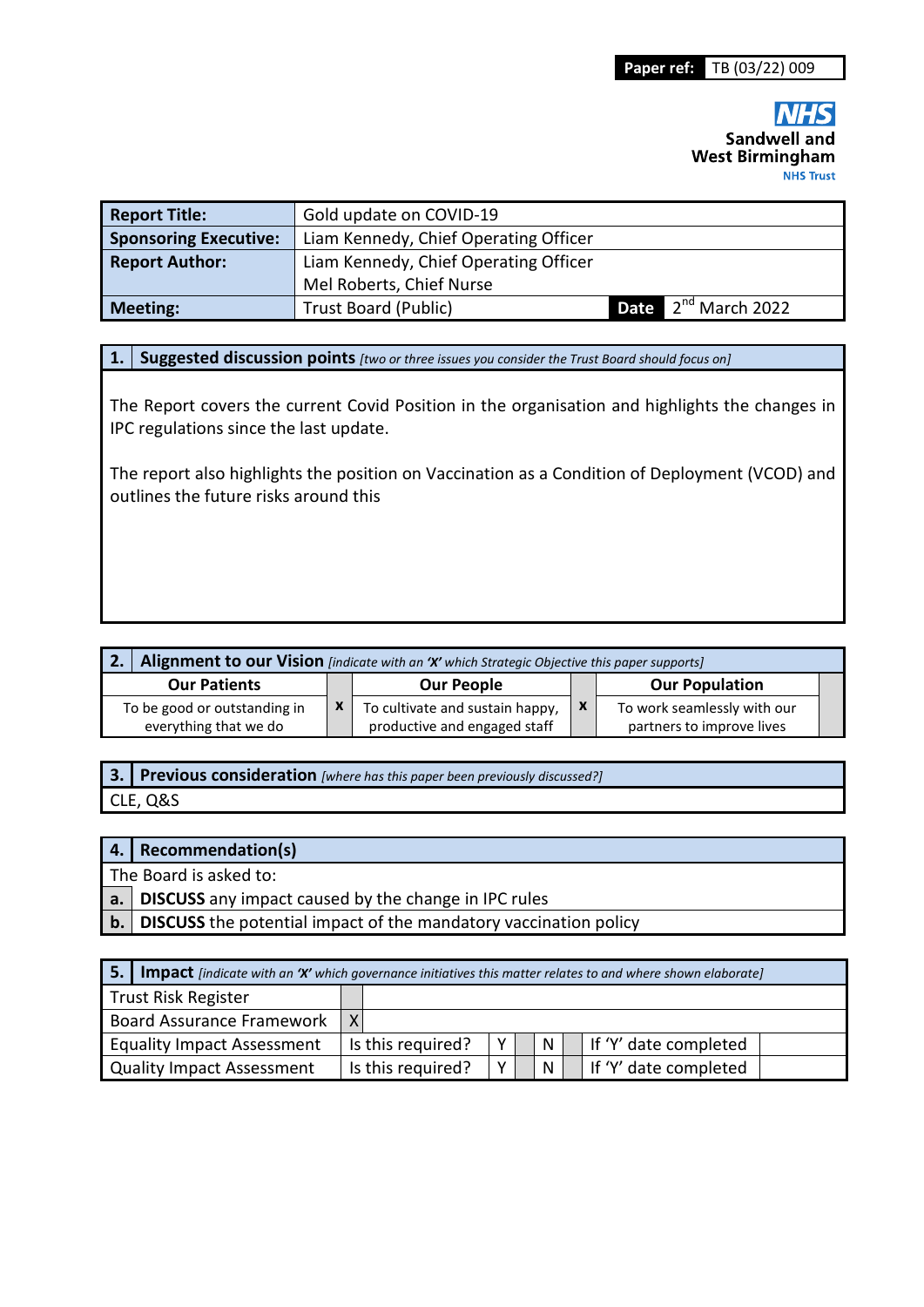# **SANDWELL AND WEST BIRMINGHAM HOSPITALS NHS TRUST**

# **Report to the Trust Board February 2022**

## **Gold update on COVID-19**

## **1. Community infection Rate**

1.1 We have continually seen a drop in infection rates in the community and a resultant drop off in the Trust occupancy rates.

### **2. Inpatients**

We now have fewer than 80 Covid patients in the organisation. This has allowed us to start the reset programme in terms of our wards. Over the next few weeks we will be reducing our expansion areas opened for winter (D30,N1), switch our red wards back to amber and return the surgical bed base back to pre Covid numbers.



### **3. IPC changes**

- 3.1 Our internal command structure at strategic level has approved a roadmap for return to business as usual from an infection control perspective, which includes moving from FFP3 masks to surgical masks, reviewing the covid and non covid pathways and returning to pre covid levels for elective care for non-respiratory patients. We will take the agreed, staged approach through our strategic and tactical command and update Board retrospectively in April.
- 3.2 Visiting will recommence on the  $2^{nd}$  March 2022, masks will be required along with lateral flow test result for entry, initially.

# **4. Workforce cell**

- **4.1** The workforce hub that has continued to ensure daily follow up of Covid related and other sickness absence which has successfully reduced our absence rate down to 6.8% at the time of writing from a peak of 13% with our average rate in recent weeks being maintained at 8.2%. We are targeting reducing this to 6% by  $31<sup>st</sup>$  March 2022.
- 4.2 The workforce hub has also continued to support the coordination of staff vaccination efforts linked to the Vaccination as a Condition of Deployment requirements (VCOD) legislation, which was anticipated to become law with effect from 1st April 2022.